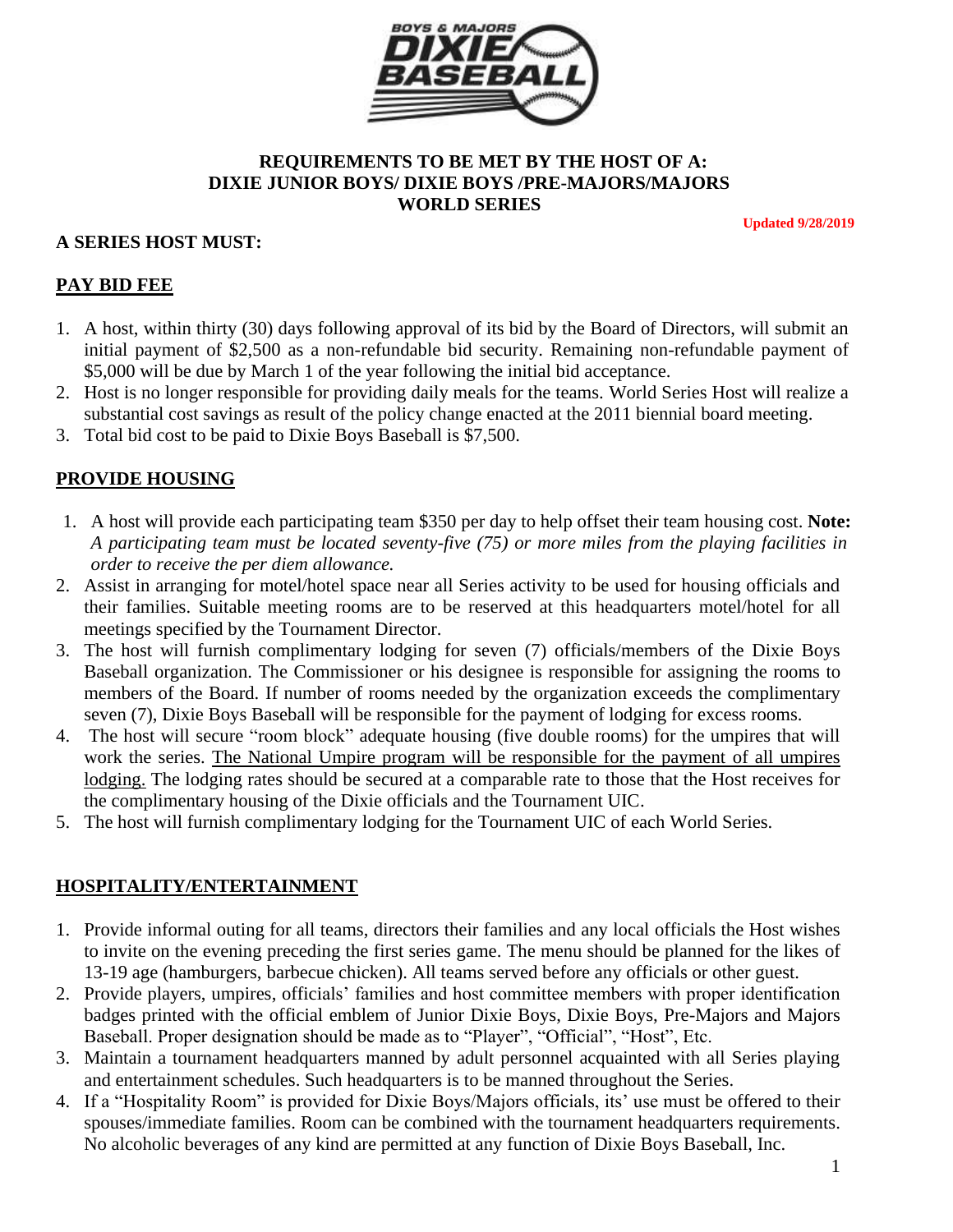- 5. Provide a Host committee member to be assigned to each participating team. The guide will be available to the team from the time the team arrives at the Series location until the team departs. Members of this committee are to be thoroughly familiar with all Series information and schedules. A Host Committee member should be on call at all times. Each team should be provided with the names/numbers of physicians/hospitals with which arrangements have been made for treatment. Host should assist the manager in obtaining any needed medical assistance.
- 6. Furnish each team with a schedule of entertainment available, such as (free) admission to local theaters, swimming pools, bowling centers, recreation centers, mini-golf courses, etc. Teams are encouraged to visit, but not required to attend. Should planned events, such as special activities; etc., be provided, teams will be required to register at check-in if they plan to participate.
- 7. Provide a schedule of events, attractions and entertainment available in the area to each Dixie Boys/Majors Official, Director and family members.
- 8. Provide the location/s for the voluntary attendance at a church service/s for team/s, officials of Dixie Boys/Majors, parents, etc. on Sunday morning.
- 9. Issue Series passes to the following (to be controlled by the Tournament Director): a.Dixie Boys/Majors Officers & State & District Directors and members of their immediate families. b.Coaches/Manager of participating teams and members of their immediate families.
	- c.Two (2) (max) representatives and members of their immediate families from groups interested in bidding to host a future Series, provided that prior arrangements have been made.
	- d.Members of the working press who will be covering the Series.

These are the only passes that the Host will be responsible for providing unless arrangements are made through the Tournament Director. The Host shall provide the Tournament Director with a supply of passes to be used at his discretion with an accounting to be given to the Host.

## **PUBLICITY/CEREMONIES**

- 1. Publish a Series program containing pictures of competing teams and other material of interest in connection with the event. It must also include pictures of the Officers/Directors of Dixie Boys/Majors Baseball, the tournament pairings and playing schedule. The Commissioner must approve the contents of the program. Dixie Officials are to be provided with a copy of the program. Copies should also be provided to the Commissioner for promotional purposes.
- 2. Arrange to display the American flag and the flags of each state competing in the Series. All state flags will be displayed on the championship field or at a prominent location in the complex for the duration of a tournament. The Tournament Director is responsible for providing flags!
- 3. Provide adequate decorations in town, as well as the playing field(s), beginning at least two days prior to opening of the Series with street banners and posters advertising the event in store windows and merchants encouraged to display flags and promote the event during the Series week. The specific words "Dixie Boys/Majors Baseball" should be placed on all displays. The Official Dixie logo may be obtained by contacting the Commissioner.
- 4. Make arrangements with local news media to provide Series with full coverage. A meeting with representatives of the media must be arranged to allow the Tournament Director to review plans for wire services coverage and other details in order for the working media to make known their needs to cover the event. Stories on each game must be filed with wires services immediately after each session of play. Credits must include Dixie Boys/Majors Baseball.
- 5. The National Anthem must be played and an invocation given at the beginning of each session. Proper patriotic and spiritual emphasis must be given during all activities of the Series week.
- 6. Specific instructions in regard to the opening ceremony are provided by Dixie Boys/Majors. Included in these ceremonies will be a parade of teams, in uniform, into the park. The Dixie Tournament Director with prior approval may grant an exception to a location. No local awards of any type are to be made and it is urged that only the "necessary" officials/politicians be recognized. Dixie Officials and Directors will be introduced. The National Anthem shall be played. The opening ceremony shall be reviewed/approved by the Tournament Director.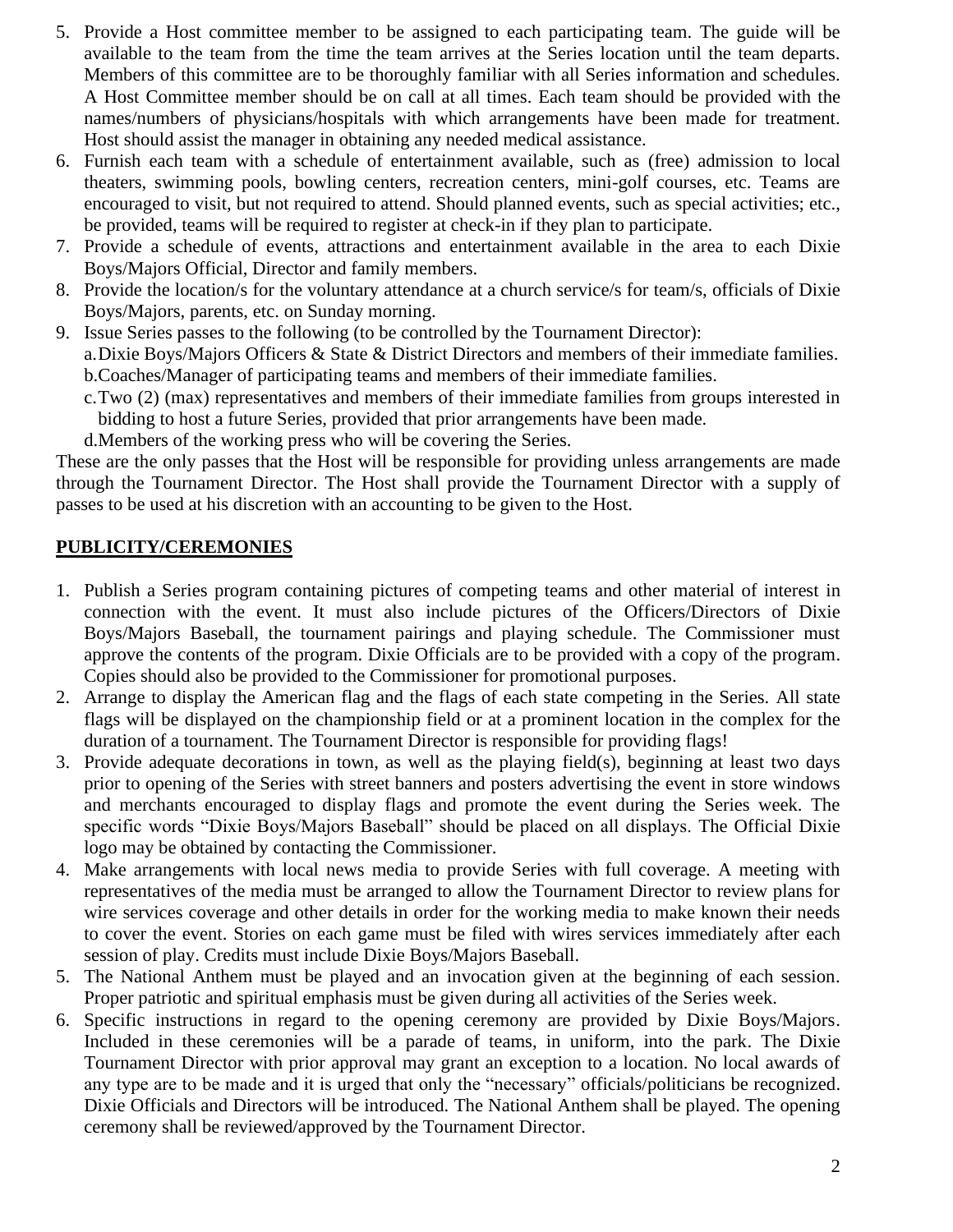- 7. Provide all participants, including coaches, with a souvenir package upon the team's arrival. These packages should contain any type of inexpensive gift or souvenir from the area or any other item that the Host wishes to provide. Dixie Boys Baseball will also provide and present a souvenir to all participants upon arrival or no later than prior to the opening banquet.
- 8. Make available copies of local newspapers at Series Headquarters and other sites.
- 9. Arrange for photographs to be displayed and sold at the tournament headquarters and/or at the playing field(s). Photographers are required to provide Dixie Boys Baseball with a championship team photo as well as action photos for program promotional purposes.
- 10. Assist Dixie Boys Baseball with securing advertising/sponsorship of the video/audio broadcast.

# **PLAYING FIELDS(S)/FACILITIES**

- 1. Provide playing fields(s), preferably at least two, meeting Dixie Boys/Majors specifications as illustrated in the Dixie Boys/Majors Rule Guide. In Dixie Boys, the outfield fence must be a minimum of 275' and a maximum of 300' from home plate. Dugouts, sideline fencing and an electrical scoreboard must be provided. In Dixie Pre-Majors/15U/Majors, the outfield fence must be a minimum of 315' and a maximum of 330' from home plate down the left and right field lines and a minimum of 350' and a maximum of 400' to center field.
- 2. The actual field lighting levels must be approved and are subject to inspection by the Tournament Director. Verification may include: (1) visit to the facility to include the actual viewing of the lights or: (2) Host submission of a letter that the requirements for Class I Baseball are being met.
- 3. Provide press box facilities large enough to accommodate the official scorer, press representative, radio and/or television personnel, live computer coverage, public address announcer. A dedicated line with high- speed internet capabilities should be provided to allow live internet broadcast. These facilities will be available to ONLY those having "official" business. *Broadcast coverage information along with the necessary requirements will be provided prior to the event.*
- 4. Provide space away from all other persons with an unobstructed view of all areas of the playing surface for the Protest Committee. This space to be approved by the Tournament Director.
- 5. Provide a comfortable room away from the public where umpires and Series officials may relax.
- 6. Furnish a public address system that will give complete audio coverage to every part of the stadium including all service areas, any temporary seating or standing areas and all approach areas.
- 7. Provide adequate seating accommodations for a minimum of 1000 spectators at each field with a section reserved for Officials and Directors of Dixie Boys /Majors Baseball and their families.
- 8. Public restrooms must be near the field(s) and there must be a minimum of four (4) available units, at least two for male and two for females.
- 9. Provide ample parking space near the park at no charge for all in attendance with a reserved area for all team transportation and for Series Officials and Directors.
- 10. Provide a first aid station with a medical doctor, registered nurse, certified trainer or other trained medical technicians on duty during all sessions.

# **MISCELLANEOUS REQUIREMENTS**

- 1. Registered Dixie Boys/Majors Baseball umpires meeting established criteria of Dixie Boys Baseball, Inc. will be provided for all games. Twelve umpires will be assigned to a series. Umpires will be selected by the NUIC and the Dixie Tournament Director. Umpires will include umpires that reside out of the state, in-state umpires, and local umpires. Three umpires will be assigned to work each game. The umpire fee (paid by the host) per umpire is set at a minimum of \$55.00 per game.
- 2. Provide official scorekeeper. He/she should have considerable experience in working Dixie Boys/Majors or high school games and, if possible, previous tournament experience. The official scorekeeper must attend a meeting with the Tournament Director on the night preceding the Series at a time and place set by the Tournament Director. The official scorer is responsible for the recording of the pitching affidavit; as provided by Dixie Boys Baseball.